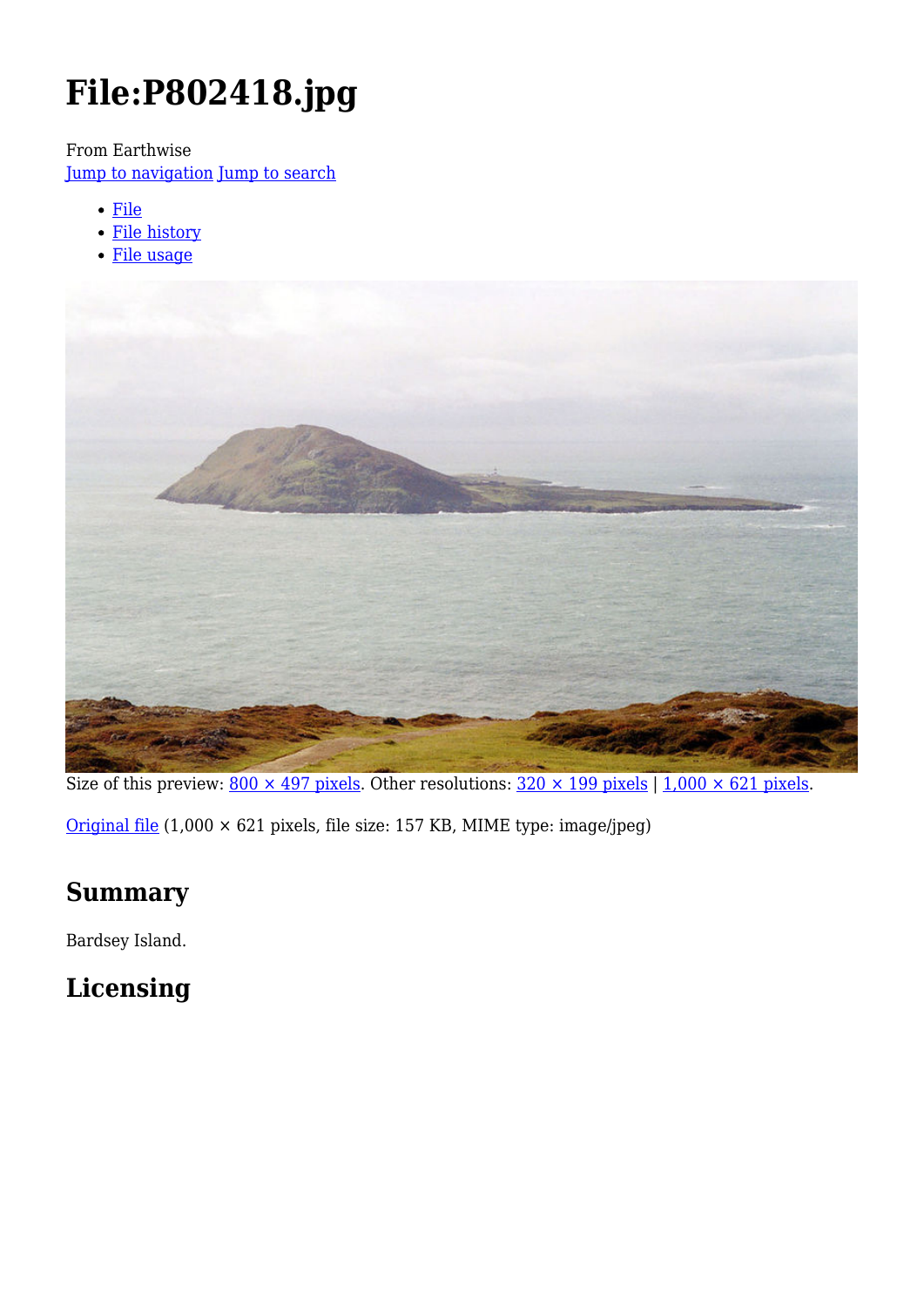Download of 1000 x 1000 pixel images is free for all non-commercial use - all we ask in return is for you to acknowledge BGS when using our images. Click our Terms and Conditions link below for information on acknowledgement text, and to find out about using our images commercially.

#### **Copyright**

The images featured on this site unless otherwise indicated are copyright material of the Natural Environment Research Council (NERC), of which the British Geological Survey is a component body. The British Geological Survey encourages the use of its material in promoting geological and environmental sciences. The images may be reproduced free of charge for any non-commercial use in any format or medium provided they are reproduced accurately and not used in a misleading or derogatory context. Where any images on this site are being republished or copied to others, the source of the material must be identified and the copyright status acknowledged. The permission to reproduce NERC protected material does not extend to any images on this site which are identified as being the copyright of a third party. Authorisation to reproduce such material must be obtained from the copyright holders concerned.

#### **Non-commercial Use**

Use of the images downloaded from this site and reproduced digitally or otherwise may only be used for non-commercial purposes, which are:-

- Private study or research for a non-commercial purpose
- Education for teaching, preparation and examination purposes

When using the images please credit 'British Geological Survey' and include the catalogue reference ('P Number') of the item to allow others to access the original image or document. Noncommercial users of the images from this site are restricted to downloading no more than 30 images, without seeking further permission from [enquiries@bgs.ac.uk](mailto:enquiries@bgs.ac.uk)

#### **Commercial Use**

For commercial use of these images for which higher resolution images are available, individual permissions and/or licences arrangements should be agreed by contacting [enquiries@bgs.ac.uk](mailto:enquiries@bgs.ac.uk) Commercial use will include publications in books (including educational books), newspapers, journals, magazines, CDs and DVDs, etc, where a cover charge is applied; broadcasts on TV, film and theatre; and display in trade fairs, galleries, etc. If you are in doubt as to whether your intended use is commercial, please contact [enquiries@bgs.ac.uk](mailto:enquiries@bgs.ac.uk)

#### **Warranty**

Use of the images downloaded from this site is at the users own risk. NERC gives no warranty as to the quality of the images or the medium on which they are provided or their suitability for any use.

# **File history**

Click on a date/time to view the file as it appeared at that time.

| Date/Time                  | <b>Thumbnail</b> | <b>Dimensions</b>               | User                       | <b>Comment</b>  |
|----------------------------|------------------|---------------------------------|----------------------------|-----------------|
| current 14:57, 19 May 2014 |                  | $1,000 \times 621$ (157)<br>KB) | $Dbk$ (talk  <br>contribs) | Bardsey Island. |
|                            |                  |                                 |                            |                 |

You cannot overwrite this file.

# **File usage**

The following page links to this file:

[Hydrogeology of Wales: Precambrian and Cambrian aquifers - groundwater occurrence in the](http://earthwise.bgs.ac.uk/index.php/Hydrogeology_of_Wales:_Precambrian_and_Cambrian_aquifers_-_groundwater_occurrence_in_the_Precambrian_and_Monian_Supergroup) [Precambrian and Monian Supergroup](http://earthwise.bgs.ac.uk/index.php/Hydrogeology_of_Wales:_Precambrian_and_Cambrian_aquifers_-_groundwater_occurrence_in_the_Precambrian_and_Monian_Supergroup)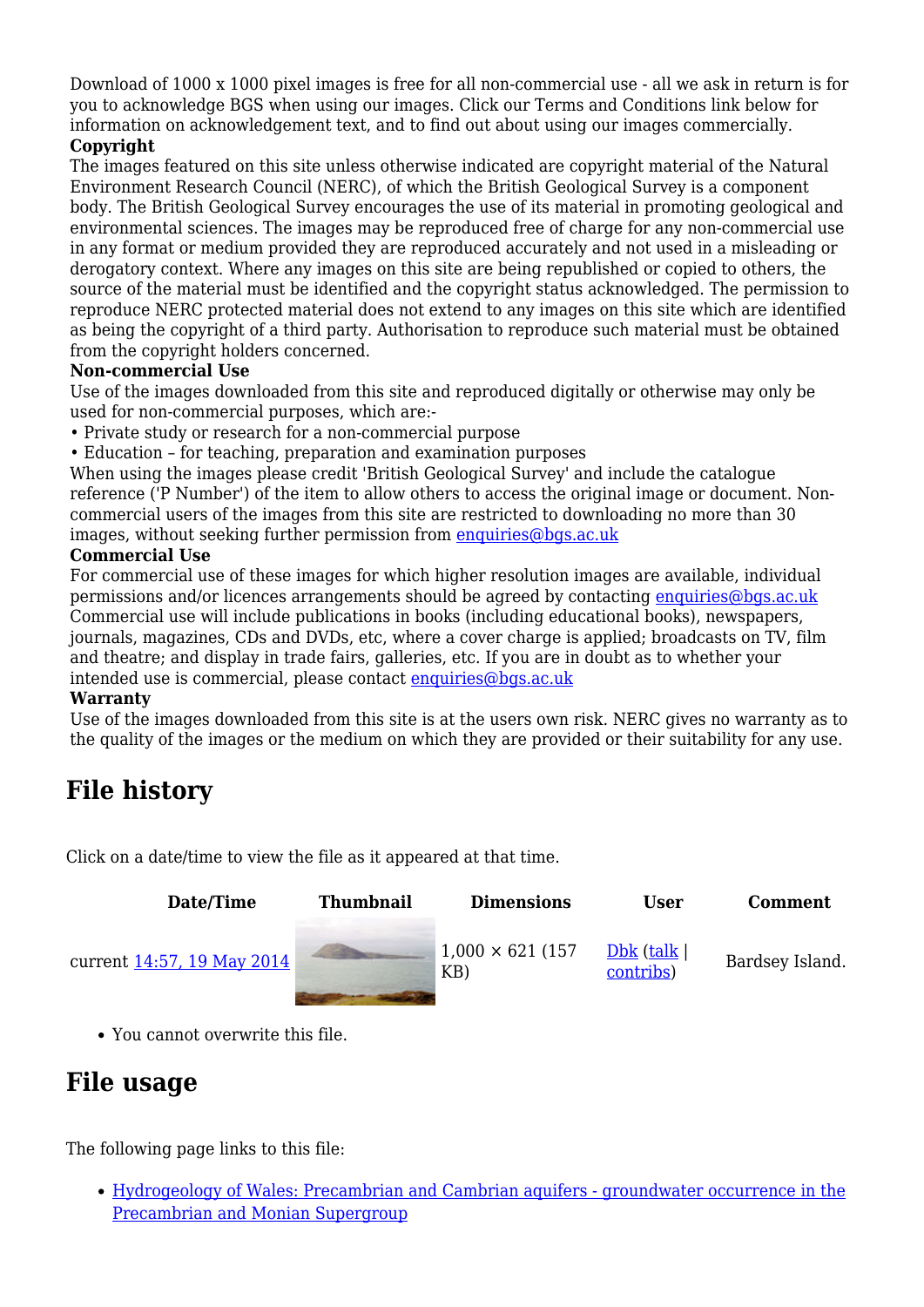Retrieved from ['http://earthwise.bgs.ac.uk/index.php?title=File:P802418.jpg&oldid=3782](http://earthwise.bgs.ac.uk/index.php?title=File:P802418.jpg&oldid=3782)'

# **Navigation menu**

### **Personal tools**

- Not logged in
- [Talk](http://earthwise.bgs.ac.uk/index.php/Special:MyTalk)
- [Contributions](http://earthwise.bgs.ac.uk/index.php/Special:MyContributions)
- [Log in](http://earthwise.bgs.ac.uk/index.php?title=Special:UserLogin&returnto=File%3AP802418.jpg&returntoquery=action%3Dmpdf)
- [Request account](http://earthwise.bgs.ac.uk/index.php/Special:RequestAccount)

#### **Namespaces**

- [File](http://earthwise.bgs.ac.uk/index.php/File:P802418.jpg)
- [Discussion](http://earthwise.bgs.ac.uk/index.php?title=File_talk:P802418.jpg&action=edit&redlink=1)

 $\Box$ 

### **Variants**

### **Views**

- [Read](http://earthwise.bgs.ac.uk/index.php?title=File:P802418.jpg&stable=1)
- [Pending changes](http://earthwise.bgs.ac.uk/index.php?title=File:P802418.jpg&stable=0&redirect=no)
- [View source](http://earthwise.bgs.ac.uk/index.php?title=File:P802418.jpg&action=edit)
- [View history](http://earthwise.bgs.ac.uk/index.php?title=File:P802418.jpg&action=history)
- [PDF Export](http://earthwise.bgs.ac.uk/index.php?title=File:P802418.jpg&action=mpdf)

 $\Box$ 

### **More**

### **Search**

Search Go

### **Navigation**

- [Main page](http://earthwise.bgs.ac.uk/index.php/Main_Page)
- [Recent changes](http://earthwise.bgs.ac.uk/index.php/Special:RecentChanges)
- [Random page](http://earthwise.bgs.ac.uk/index.php/Special:Random)
- [Help about MediaWiki](https://www.mediawiki.org/wiki/Special:MyLanguage/Help:Contents)

### **Tools**

- [What links here](http://earthwise.bgs.ac.uk/index.php/Special:WhatLinksHere/File:P802418.jpg)
- [Related changes](http://earthwise.bgs.ac.uk/index.php/Special:RecentChangesLinked/File:P802418.jpg)